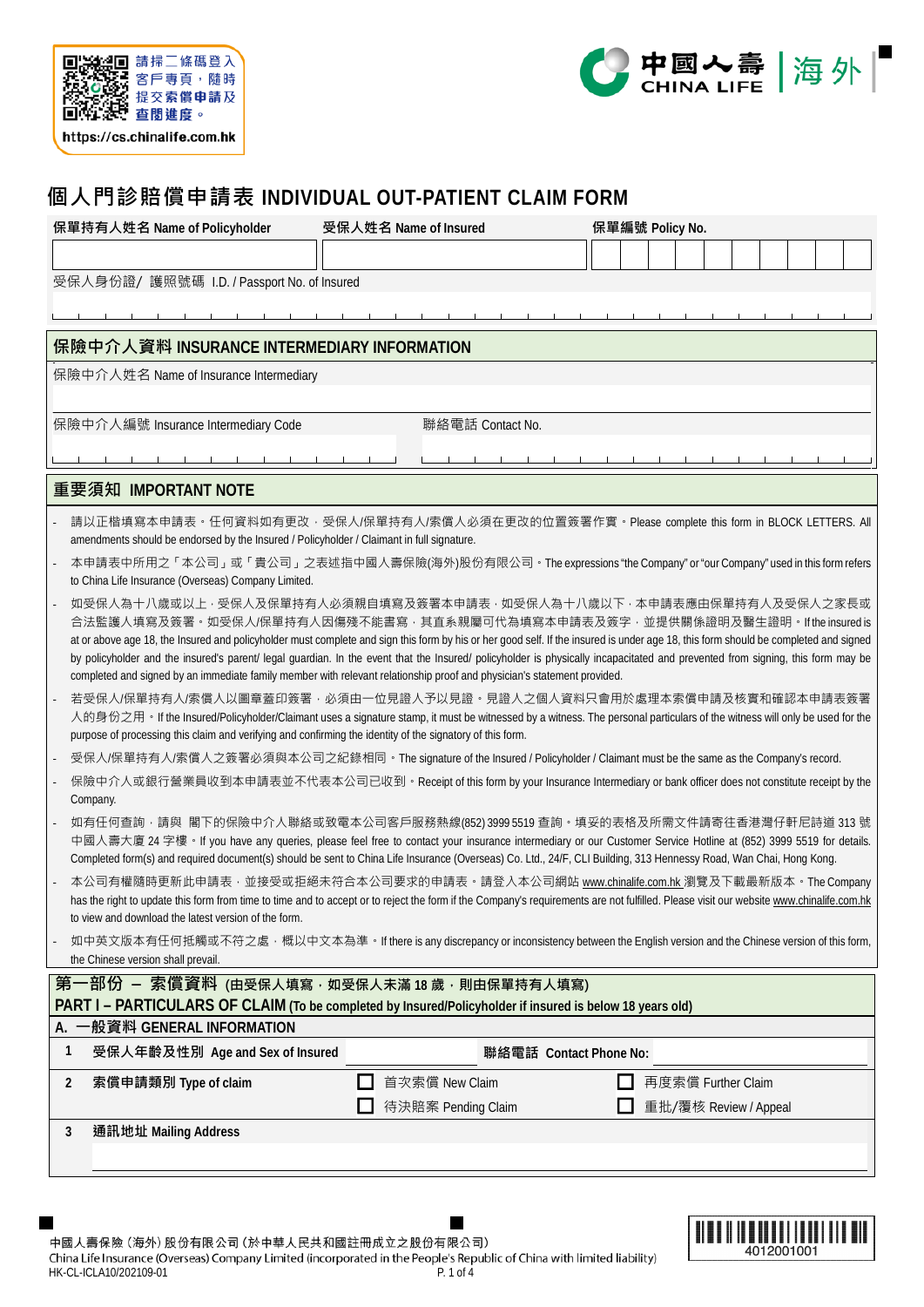| the state of the con-<br>$\cdot$ .<br>IVV. |  |  |  |  |  |
|--------------------------------------------|--|--|--|--|--|
|                                            |  |  |  |  |  |
|                                            |  |  |  |  |  |

|                            | B. 門診資料 OUT-PATIENT INFORMATION                            |         |                 |                                                                                                         |                                                                                                                                                                                                                                                                                                                                                                                                                                                                                                                                                                                                                                             |                                              |        |  |  |  |  |
|----------------------------|------------------------------------------------------------|---------|-----------------|---------------------------------------------------------------------------------------------------------|---------------------------------------------------------------------------------------------------------------------------------------------------------------------------------------------------------------------------------------------------------------------------------------------------------------------------------------------------------------------------------------------------------------------------------------------------------------------------------------------------------------------------------------------------------------------------------------------------------------------------------------------|----------------------------------------------|--------|--|--|--|--|
|                            | 診症日期 Consultation Date                                     |         |                 |                                                                                                         | 金額 Amount                                                                                                                                                                                                                                                                                                                                                                                                                                                                                                                                                                                                                                   |                                              |        |  |  |  |  |
| 序號 No.                     | 年 Year                                                     | 月 Month | $\boxminus$ Day | 醫生姓名 Doctor's Name                                                                                      | 診斷 Diagnosis                                                                                                                                                                                                                                                                                                                                                                                                                                                                                                                                                                                                                                |                                              | (HK\$) |  |  |  |  |
| $\mathbf{1}$               |                                                            |         |                 |                                                                                                         |                                                                                                                                                                                                                                                                                                                                                                                                                                                                                                                                                                                                                                             |                                              |        |  |  |  |  |
| $\overline{2}$             |                                                            |         |                 |                                                                                                         |                                                                                                                                                                                                                                                                                                                                                                                                                                                                                                                                                                                                                                             |                                              |        |  |  |  |  |
|                            |                                                            |         |                 |                                                                                                         |                                                                                                                                                                                                                                                                                                                                                                                                                                                                                                                                                                                                                                             |                                              |        |  |  |  |  |
| 3                          |                                                            |         |                 |                                                                                                         |                                                                                                                                                                                                                                                                                                                                                                                                                                                                                                                                                                                                                                             |                                              |        |  |  |  |  |
| 4                          |                                                            |         |                 |                                                                                                         |                                                                                                                                                                                                                                                                                                                                                                                                                                                                                                                                                                                                                                             |                                              |        |  |  |  |  |
| 5                          |                                                            |         |                 |                                                                                                         |                                                                                                                                                                                                                                                                                                                                                                                                                                                                                                                                                                                                                                             |                                              |        |  |  |  |  |
|                            |                                                            |         |                 |                                                                                                         |                                                                                                                                                                                                                                                                                                                                                                                                                                                                                                                                                                                                                                             | 總金額 Total                                    |        |  |  |  |  |
|                            |                                                            |         |                 |                                                                                                         | 請遞交由主診西醫開具之醫療收據正本(收據上必須清楚註明病人姓名、診症日期、醫生簽署/蓋章、診斷及醫療開支金額)Please submit original receipt issued<br>by doctor(Name of patient, consultation date, doctor's signature & chop, diagnosis & amount must be clearly stated on receipt)                                                                                                                                                                                                                                                                                                                                                                                                              |                                              |        |  |  |  |  |
|                            |                                                            |         |                 |                                                                                                         | C. 領款方式(請選擇一種理賠支付方式) PAYMENT METHOD (Please select only one of the settlement options)                                                                                                                                                                                                                                                                                                                                                                                                                                                                                                                                                      |                                              |        |  |  |  |  |
| $\mathbf{1}$               | 自動入賬 DIRECT CREDIT                                         |         |                 | Policyholder/ Claimant or direct credit is failed for any reason, the payment will be issued by cheque. | 請提供賬戶證明文件 · 如印有賬戶持有人姓名/名稱及賬戶號碼的銀行卡/月結單/存摺 · 倘未有足夠資料顯示銀行賬戶持有人為受保人/保單<br>持有人/索償人或因故未能成功自動入賬,有關款項將以劃線支票形式發出。Please provide bank account document(s), such as bank card/monthly<br>statement/ passbook with account holder name and account no. If there is insufficient information to identify the ownership of bank account belongs to Insured/                                                                                                                                                                                                                                                                                              |                                              |        |  |  |  |  |
| $\overline{\phantom{a}}$   |                                                            |         |                 |                                                                                                         | 至保單持有人於香港登記的轉數快戶口 To a registered Faster Payment System (FPS) account set up in Hong Kong held by the Policyholder                                                                                                                                                                                                                                                                                                                                                                                                                                                                                                                          |                                              |        |  |  |  |  |
|                            | 銀行名稱 Name of bank                                          |         |                 | 銀行編號 Bank No                                                                                            | 分行編號 Branch No. 銀行賬戶號碼 Account No.                                                                                                                                                                                                                                                                                                                                                                                                                                                                                                                                                                                                          |                                              |        |  |  |  |  |
|                            | 賬戶持有人姓名(中文) (必須為保單持有人)                                     |         |                 | Name of bank account holder (Chinese) (Policyholder Only)                                               | 賬戶持有人姓名(英文) (必須為保單持有人)<br>Name of bank account holder (English) (Policyholder Only)                                                                                                                                                                                                                                                                                                                                                                                                                                                                                                                                                         |                                              |        |  |  |  |  |
|                            | that CNY currency is only applicable for CNY policy.       |         |                 |                                                                                                         | 「轉數快」(FPS)只適用於實付幣種為港元或人民幣的申請 · 每筆交易上限為港元或人民幣一百萬元 · 請注意人民幣幣種僅適用於人民幣保<br>單 · "Faster Payment System" (FPS) is only applicable to the payment in HKD or CNY. The maximum amount of each transaction is HKD/CNY1,000,000.00. Please note                                                                                                                                                                                                                                                                                                                                                                                                        |                                              |        |  |  |  |  |
| ப                          |                                                            |         |                 |                                                                                                         | 至保單持有人於香港開立的港元戶口 To a HKD account set up in Hong Kong held by the Policyholder                                                                                                                                                                                                                                                                                                                                                                                                                                                                                                                                                              |                                              |        |  |  |  |  |
|                            | 銀行名稱 Name of bank                                          |         |                 | 銀行編號 Bank No                                                                                            | 分行編號 Branch No. 銀行賬戶號碼 Account No.                                                                                                                                                                                                                                                                                                                                                                                                                                                                                                                                                                                                          |                                              |        |  |  |  |  |
|                            | 賬戶持有人姓名(中文) (必須為保單持有人)                                     |         |                 | Name of bank account holder (Chinese) (Policyholder Only)                                               | 賬戶持有人姓名(英文) (必須為保單持有人)<br>Name of bank account holder (English) (Policyholder Only)                                                                                                                                                                                                                                                                                                                                                                                                                                                                                                                                                         |                                              |        |  |  |  |  |
|                            |                                                            |         |                 |                                                                                                         | 電匯 (可於 https://www.chinalife.com.hk/zh-hk/customer-service/forms-download/individual-claim 下載相關表格)                                                                                                                                                                                                                                                                                                                                                                                                                                                                                                                                          |                                              |        |  |  |  |  |
| ப                          | download/individual-claim)                                 |         |                 |                                                                                                         | Telegraphic Transaction (Please download "Claim Direct Payment Application Form" from https://www.chinalife.com.hk/zh-hk/customer-service/forms-                                                                                                                                                                                                                                                                                                                                                                                                                                                                                            |                                              |        |  |  |  |  |
| 2                          |                                                            |         |                 | 本地銀行劃線支票 HK LOCAL CROSSED CHEQUE                                                                        |                                                                                                                                                                                                                                                                                                                                                                                                                                                                                                                                                                                                                                             |                                              |        |  |  |  |  |
|                            | 賠款貨幣選擇 Preferred Settlement Currency                       |         |                 |                                                                                                         |                                                                                                                                                                                                                                                                                                                                                                                                                                                                                                                                                                                                                                             |                                              |        |  |  |  |  |
| $\Box$<br>$\Box$<br>$\Box$ | 保單貨幣 Policy Currency<br>代領人姓名<br>Name of authorized person |         |                 | 授權第三者(代領人)領取 Pick up cheque in person by authorized person                                              | 港幣(按中國人壽保險(海外)股份有限公司每月之固定兌換率計算)<br>Hong Kong Dollar (at monthly fixed rate of China Life Insurance (Overseas) Company)<br>親自到客戶服務中心提取 Collect Cheque at Customer Service Centre in person (如保單是透過網上或電話銷售方式購買 · 而保單持有人尚未<br>完成身份認證 · 則賠款須以支票形式支付 · 並請保單持有人帶同身份證明文件親臨本公司的香港客戶服務中心收取支票 · ) (If the Policyholder<br>purchased the policy online or via direct marketing, and has not completed the identity verification, the claim payment will be made by cheque. The Policyholder<br>should collect the cheque at our Hong Kong Customer Service Centre by presenting the identity document.)<br>代領人聯絡電話<br>Contact no. of authorized person | 代領人身份證明文件號碼<br>I.D. no. of authorized person |        |  |  |  |  |
|                            | ■灣仔 Wan Chai                                               |         |                 |                                                                                                         | *其他地點*Other Location:                                                                                                                                                                                                                                                                                                                                                                                                                                                                                                                                                                                                                       |                                              |        |  |  |  |  |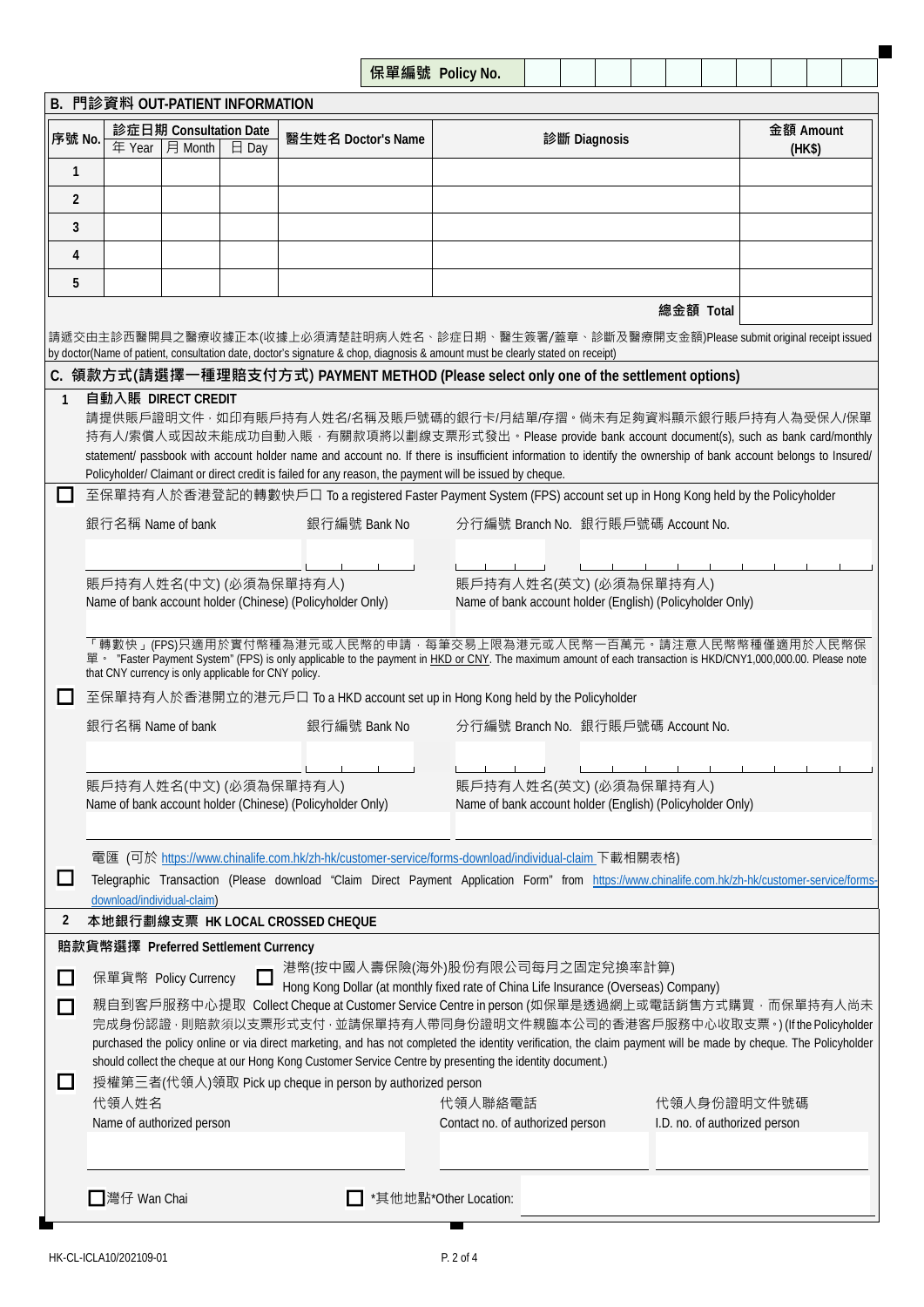|                |                                                                                                                                                                                                                                                                                                                                                                                                                                                                                                                                                                                                                                                                                                                                                                                                                                                                                                                                                                                                                                                                                                                                                                                                                                                                                                                                                                            | 保單編號 Policy No. |  |  |  |  |  |  |  |  |  |  |  |
|----------------|----------------------------------------------------------------------------------------------------------------------------------------------------------------------------------------------------------------------------------------------------------------------------------------------------------------------------------------------------------------------------------------------------------------------------------------------------------------------------------------------------------------------------------------------------------------------------------------------------------------------------------------------------------------------------------------------------------------------------------------------------------------------------------------------------------------------------------------------------------------------------------------------------------------------------------------------------------------------------------------------------------------------------------------------------------------------------------------------------------------------------------------------------------------------------------------------------------------------------------------------------------------------------------------------------------------------------------------------------------------------------|-----------------|--|--|--|--|--|--|--|--|--|--|--|
| $\overline{2}$ | 本地銀行劃線支票(續) HK LOCAL CROSSED CHEQUE(Continued)                                                                                                                                                                                                                                                                                                                                                                                                                                                                                                                                                                                                                                                                                                                                                                                                                                                                                                                                                                                                                                                                                                                                                                                                                                                                                                                             |                 |  |  |  |  |  |  |  |  |  |  |  |
|                | *請於 <u>www.chinalife.com.hk</u> 的「聯絡我們」>「聯絡中心」查閱香港境內其他地點的客戶中心(如有)。*Please visit our website <u>www.chinalife.com.hk</u>                                                                                                                                                                                                                                                                                                                                                                                                                                                                                                                                                                                                                                                                                                                                                                                                                                                                                                                                                                                                                                                                                                                                                                                                                                                    |                 |  |  |  |  |  |  |  |  |  |  |  |
|                | "Contact Us" > "Our Customer Service Centre" to obtain information of other Customer Service Centre location(s) in HK (if any).                                                                                                                                                                                                                                                                                                                                                                                                                                                                                                                                                                                                                                                                                                                                                                                                                                                                                                                                                                                                                                                                                                                                                                                                                                            |                 |  |  |  |  |  |  |  |  |  |  |  |
| $\Box$         | 郵寄至保單登記的通訊地址 Mail to correspondence address registered in our Company                                                                                                                                                                                                                                                                                                                                                                                                                                                                                                                                                                                                                                                                                                                                                                                                                                                                                                                                                                                                                                                                                                                                                                                                                                                                                                      |                 |  |  |  |  |  |  |  |  |  |  |  |
| □<br>$\Box$    | 經保險中介人轉遞 Deliver via Insurance Intermediary                                                                                                                                                                                                                                                                                                                                                                                                                                                                                                                                                                                                                                                                                                                                                                                                                                                                                                                                                                                                                                                                                                                                                                                                                                                                                                                                |                 |  |  |  |  |  |  |  |  |  |  |  |
|                | 經銀行營業員轉送 (請指定銀行分行及經辦人員) Deliver by bank officer (Please state the branch and bank officer)                                                                                                                                                                                                                                                                                                                                                                                                                                                                                                                                                                                                                                                                                                                                                                                                                                                                                                                                                                                                                                                                                                                                                                                                                                                                                 |                 |  |  |  |  |  |  |  |  |  |  |  |
|                | 經辦人員 Bank Officer<br>銀行分行 Branch                                                                                                                                                                                                                                                                                                                                                                                                                                                                                                                                                                                                                                                                                                                                                                                                                                                                                                                                                                                                                                                                                                                                                                                                                                                                                                                                           |                 |  |  |  |  |  |  |  |  |  |  |  |
| 3              | 其他領款方式 OTHER PAYMENT METHODS                                                                                                                                                                                                                                                                                                                                                                                                                                                                                                                                                                                                                                                                                                                                                                                                                                                                                                                                                                                                                                                                                                                                                                                                                                                                                                                                               |                 |  |  |  |  |  |  |  |  |  |  |  |
|                | 抵付保費及徵費 (僅適用於同一保單持有人名下生效之保單 · 請指定保單號碼 · 抵付保費時已包括保費徵費 · ) Offset the premium and<br>П<br>Levy (only applicable to inforce policy under same Policyholder, please specify the policy no The Premium Levy has been included into the Premium<br>Payment.)<br>保單號碼 Policy No.                                                                                                                                                                                                                                                                                                                                                                                                                                                                                                                                                                                                                                                                                                                                                                                                                                                                                                                                                                                                                                                                                                  |                 |  |  |  |  |  |  |  |  |  |  |  |
|                | the contract of the contract of the contract of                                                                                                                                                                                                                                                                                                                                                                                                                                                                                                                                                                                                                                                                                                                                                                                                                                                                                                                                                                                                                                                                                                                                                                                                                                                                                                                            |                 |  |  |  |  |  |  |  |  |  |  |  |
| $\Box$         | 其他, 請說明 Others, please specify                                                                                                                                                                                                                                                                                                                                                                                                                                                                                                                                                                                                                                                                                                                                                                                                                                                                                                                                                                                                                                                                                                                                                                                                                                                                                                                                             |                 |  |  |  |  |  |  |  |  |  |  |  |
|                | *申請非劃線支票或匯票 · 可於 https://www.chinalife.com.hk/zh-hk/customer-service/forms-download/payment-collection 下載「特別領取方式申請表」。                                                                                                                                                                                                                                                                                                                                                                                                                                                                                                                                                                                                                                                                                                                                                                                                                                                                                                                                                                                                                                                                                                                                                                                                                                                      |                 |  |  |  |  |  |  |  |  |  |  |  |
|                | Please download "Special Payment Arrangement Request Form" from https://www.chinalife.com.hk/zh-hk/customer-service/forms-download/payment-collection if<br>apply for Uncrossed Cheque or Demand Draft.                                                                                                                                                                                                                                                                                                                                                                                                                                                                                                                                                                                                                                                                                                                                                                                                                                                                                                                                                                                                                                                                                                                                                                    |                 |  |  |  |  |  |  |  |  |  |  |  |
|                | D. 個人資料收集聲明 PERSONAL INFORMATION COLLECTION STATEMENT                                                                                                                                                                                                                                                                                                                                                                                                                                                                                                                                                                                                                                                                                                                                                                                                                                                                                                                                                                                                                                                                                                                                                                                                                                                                                                                      |                 |  |  |  |  |  |  |  |  |  |  |  |
|                | 個人資料收集聲明 Personal Information Collection Statement<br>本人/我們確認已閱讀及明白「中國人壽保險(海外)股份有限公司」的收集個人資料聲明。有關最新版本的收集個人資料聲明‧可於<br>https://www.chinalife.com.hk/zh-hk/privacy-policy下載或向中國人壽保險 (海外) 股份有限公司索取。I/We confirm that I/we have read and understood the Personal<br>Information Collection Statement ("PICS") of China Life Insurance (Overseas) Company Limited. For the latest version of the PICS, it can be downloaded from<br>https://www.chinalife.com.hk/zh-hk/privacy-policy or is made available upon request.                                                                                                                                                                                                                                                                                                                                                                                                                                                                                                                                                                                                                                                                                                                                                                                                                                                         |                 |  |  |  |  |  |  |  |  |  |  |  |
|                | E. 電子票據索償聲明 DECLARATION FOR ELECTRONIC RECEIPT                                                                                                                                                                                                                                                                                                                                                                                                                                                                                                                                                                                                                                                                                                                                                                                                                                                                                                                                                                                                                                                                                                                                                                                                                                                                                                                             |                 |  |  |  |  |  |  |  |  |  |  |  |
|                | 本人/我們 · 受保人/保單持有人/索償人謹此確認是次遞交之電子票據為唯一收據 · 相關診所醫院並沒有就是次求診收據曾經或重覆發出書面正本收                                                                                                                                                                                                                                                                                                                                                                                                                                                                                                                                                                                                                                                                                                                                                                                                                                                                                                                                                                                                                                                                                                                                                                                                                                                                                                     |                 |  |  |  |  |  |  |  |  |  |  |  |
|                | 據 • I/We, the Insured/Policyholder/Claimant, confirm that the electronic receipt(s) submitted for this claim application is/ are the sole receipt(s). The clinic / hospital of this visit<br>has not ever or repeatedly issued the original paper receipt(s) for the same visit.<br>本人/我們 · 受保人/保單持有人/索償人亦聲明及保證除貴公司外 · 就該住院或有關求診將獲賠付部份 · 並没有向其他保險公司或機構進行重覆索償 · I/<br>We, the Insured/Policyholder/Claimant, declared and guarantee that apart from our company, I/we have not filed/ will not file the duplicate claims against other insurance<br>companies or institutions concerning the amount to be claimed in your company for the said electronic receipt(s).<br>本人/我們 · 受保人/保單持有人/索償人承諾如上述聲明不正確 · 本人願意退還貴公司就該住院或有關求診之全部賠償 · 並承擔有關之一切法律責任 · I/<br>We, the Insured/Policyholder/Claimant, undertake that if the above statement is incorrect, I/we are willing to refund the full claim payment for the said receipt(s) to our company<br>and bear all related legal liabilities.                                                                                                                                                                                                                                                                                                                                                                                    |                 |  |  |  |  |  |  |  |  |  |  |  |
|                | F. 收取個人壽險保費徵費 COLLECTION OF PREMIUM LEVY ON INDIVIDUAL LIFE INSURANCE POLICIES                                                                                                                                                                                                                                                                                                                                                                                                                                                                                                                                                                                                                                                                                                                                                                                                                                                                                                                                                                                                                                                                                                                                                                                                                                                                                             |                 |  |  |  |  |  |  |  |  |  |  |  |
|                | 會全數轉交予該局。保險業監管局亦可以根據相關條例‧將有關的欠付款作為民事債項及向相關的保單持有人追討欠款並有機會徵收罰款。有關收取徵<br>費的詳情 · 請瀏覽中國人壽(海外)股份有限公司的網頁 www.chinalife.com.hk/levy/ · I/We hereby notified that: China Life Insurance (Overseas) Company Limited, as an<br>authorized insurer, is statutorily required to collect Premium Levy ("Levy") from policyholder on behalf of the Insurance Authority ("IA") and report to IA. IA may take legal proceedings<br>against policyholder in respect of any outstanding Levy as civil debt and may impose pecuniary penalty. For details of the collection of Levy, please refer to the website at<br>www.chinalife.com.hk/levy.                                                                                                                                                                                                                                                                                                                                                                                                                                                                                                                                                                                                                                                                                                                                              |                 |  |  |  |  |  |  |  |  |  |  |  |
|                | G. 聲明及授權 DECLARATION AND AUTHORIZATION                                                                                                                                                                                                                                                                                                                                                                                                                                                                                                                                                                                                                                                                                                                                                                                                                                                                                                                                                                                                                                                                                                                                                                                                                                                                                                                                     |                 |  |  |  |  |  |  |  |  |  |  |  |
|                | 授權 Authorization<br>本人/我們 · 受保人/保單持有人/索償人 · 代表本人/我們及尚未成年之受保人(如有)謹此授權 (1) 任何僱主、註冊西醫、醫院、診所、保險公司、銀行、政<br>府機構、政府部門‧或其他機構、組織或人士‧凡知道或具有任何有關本人/我們/尚未成年之受保人之紀錄、認識或資料者‧均可將該等資料提供、發放<br>及轉交給中國人壽保險(海外)股份有限公司(以下簡稱「貴公司」); (2) 貴公司或任何其指定之醫療/輔助醫療檢查員或化驗所 · 可就本索償申請替<br>本人/我們/尚未成年之受保人進行所需之醫療評估及測試‧作為審核本人/我們/尚未成年之受保人之健康狀況。此授權對本人/我們之繼承人及授讓人具有<br>約束力;即使本人/我們死亡或無行為能力時‧此授權書仍具效力‧此授權書的影印本與正本均有同等效力‧I /We, the Insured/Policyholder/Claimant, represent<br>me/ us/ the Insured under 18 years old (if any) HEREBY AUTHORIZE (1) any employer, registered medical practitioner, hospital, clinic, insurance company, bank, government institution,<br>government department, or other organization, institution or person, that is aware of or has any records, knowledge or information of me/us/the insured under 18 years old to disclose,<br>release and transfer such information to the Company; (2) the Company or any of its appointed medical / para-medical examiners or laboratories to perform the necessary medical<br>assessment and tests to evaluate the health status of myself/ ourselves/ the insured under 18 years old in relation to this claim. This authorization shall bind the successors and<br>assignees of me/us and remains valid notwithstanding death or incapacity. A photocopy of this authorization shall be as valid as the original.<br>聲明 Declaration |                 |  |  |  |  |  |  |  |  |  |  |  |
|                | 本人/我們 · 受保人/保單持有人/索償人 · 謹此聲明及同意(1)上述一切陳述及問題的所有答案 · 不論是否本人/我們親手所寫 · 就本人/我們所知所信 · 均為<br>事實之全部並確實無訛; 本人/我們明白倘未知任何一項是否重要 · 本人/我們均須將其事實在本申請表上說明 ; (2)本人/我們對任何人所作出之任何聲明 ·<br>除在本申請表上填寫或印出及經 貴公司發表和批准外 · 貴公司不須受其約束 · 若相關人士不能提供任何本申請表所需的資料 · 貴公司可能因此不能審核<br>及處理本索償申請。I/ We, the Insured/Policyholder/Claimant HEREBY DECLARE and AGREE that (1) all the foregoing statements and answers to all questions whether or not<br>written by my/our own hand are to the best of my/our knowledge and belief complete and true; I/We also understand that in the event of doubt as to whether a fact is material, it should<br>be disclosed here. (2) The Company is not bound by any statement which I/ we may have made to any person unless it is written or printed here and is presented and approved by the<br>Company. If any relevant persons fail to provide any information requested in this claim form, it may result in the Company's inability to process and deal with this claim.                                                                                                                                                                                                                                                                                                                                                                                         |                 |  |  |  |  |  |  |  |  |  |  |  |